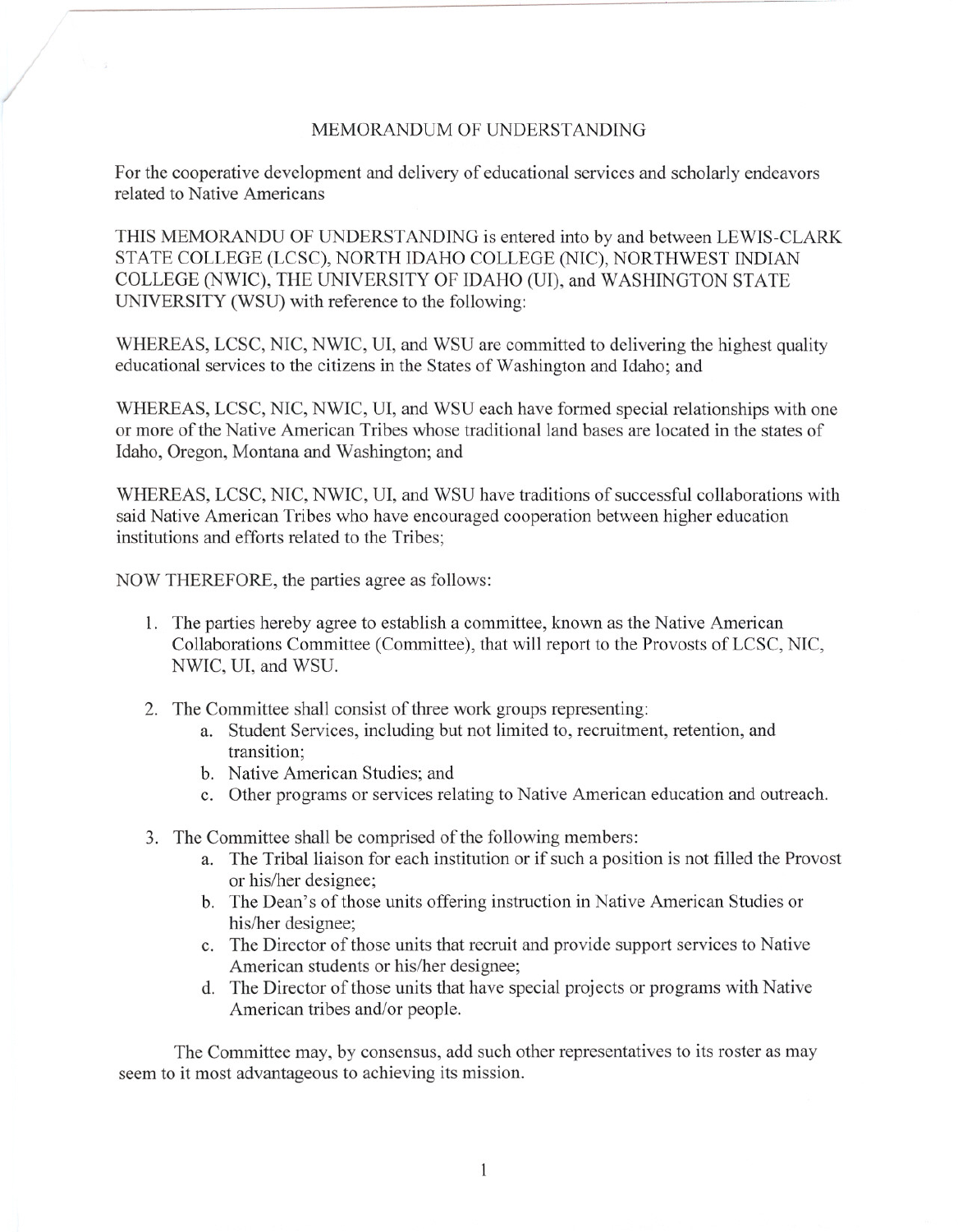4. The Committee may, by consensus, develop working groups in each of the above named areas and may add such other representatives to its roster as may deem advantageous to achieve its mission.

5. The Committee's mission shall be to strengthen the instruction and scholarship about, and services to Native Americans offered by each institution. In carrying out this mission, the Committee shall perform the following functions:

a. Enhance existing shared instructional opportunities related to Native Americans; b. Establish an organizational framework to serve as key contacts for gathering and sharing information related to higher education efforts involving Native American people and tribes;

c. Develop long and short term collaborations related to research, instruction, and service related to Native Americans; and

d. Where appropriate, jointly seek external funding to further support collaborative projects.

6. To ensure that the Committee can fulfill its mission, each institution will provide staff time and resources in support of member participation in Committee meetings and activities. Each institution will retain final control over their own resources and personnel to ensure that such resources are properly utilized as required by State and Federal law.

7. Participation in programs coordinated by the Committee is voluntary. The Committee shall have no power to mandate any action or expenditure by and of the agreeing institutions. Each institution reserves its rights and privileges of academic freedom to determine its own curriculum and other educational characteristics.

8. The Committee shall meet at least twice each academic year, once during each fall and spring semesters. Meetings shall be called pursuant to procedural rules to be adopted by the Committee, and may be open to the public if the Committee so determines.

9. The Committee shall have a chair chosen by its members. The chair shall be appointed for a term of two years. The position of chair will not be filled by a representative of the same agreeing institution for more than two consecutive appointments.

10. The Committee and its functions may be altered or dissolved at any time by majority vote, and LSCS, NIC, NWIC, UI, and/or WSU may dissociate themselves from the Committee at any time should they regard Committee actions as not promoting the best interests and academic freedom of their institution.

11. This MOU imposes no legally binding obligations upon any party hereto. Rather it sets out terms for mutual cooperation and respect to improve the efforts of LCSC, NIC, NWIC, UI, and WSU to provide educational services and scholarship to and about Native Americans.